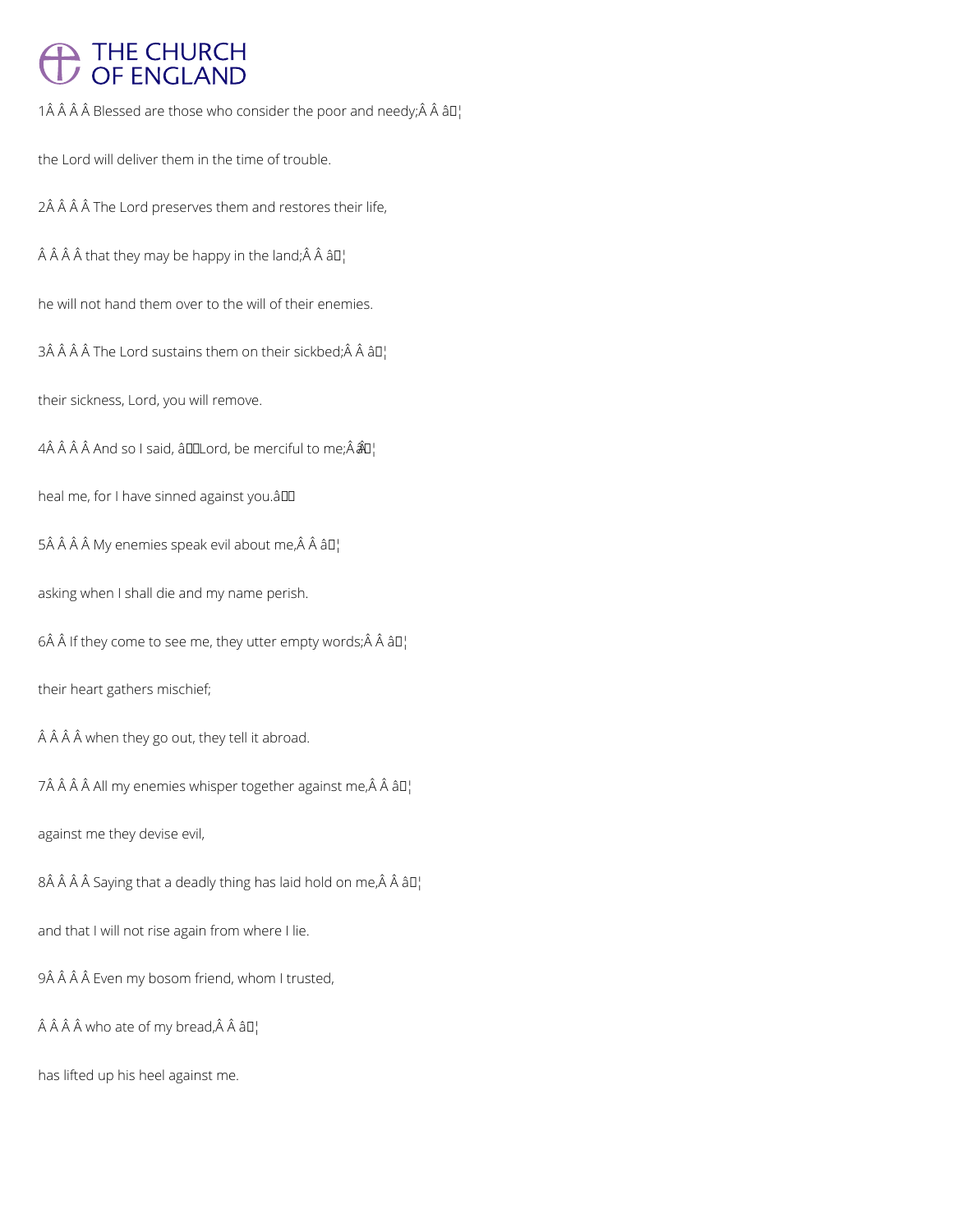10 Å Å But you, O Lord, be mæ™diful to me Å Å

and raise me up, that I may reward them.

11 $\hat{A}$   $\hat{A}$  By this I know that yo un favour me,  $\hat{A}$   $\hat{A}$ 

that my enemy does not triumph over me.

12 Â Â Because of my integrity  $\hat{\mathfrak{g}}$  o<sup>nul</sup> uphold me Â

and will set me before your face for ever.

13 $\hat{A}$   $\hat{A}$  Blessed be the Lord  $\hat{A}$  of Israel,  $\hat{A}$   $\hat{A}$ 

from everlasting to everlasting. Amen and Amen.

### Â

Common Worship: Services and Prayers for the Church of England, material from which is inc is copyrighth  $\hat{\mathbb{A}}\otimes \mathbb{A}$  rchbishops' 2000 whand publish hend roby House Publishing

## Copy to clipboard

# Related Resources

Texts and Resources for A Service of the Word

#### Main Volume

Image not found or type unknown



Common Worship: Main Volume is available from Church House Publishing

# Download the Reflections on the Psalms a